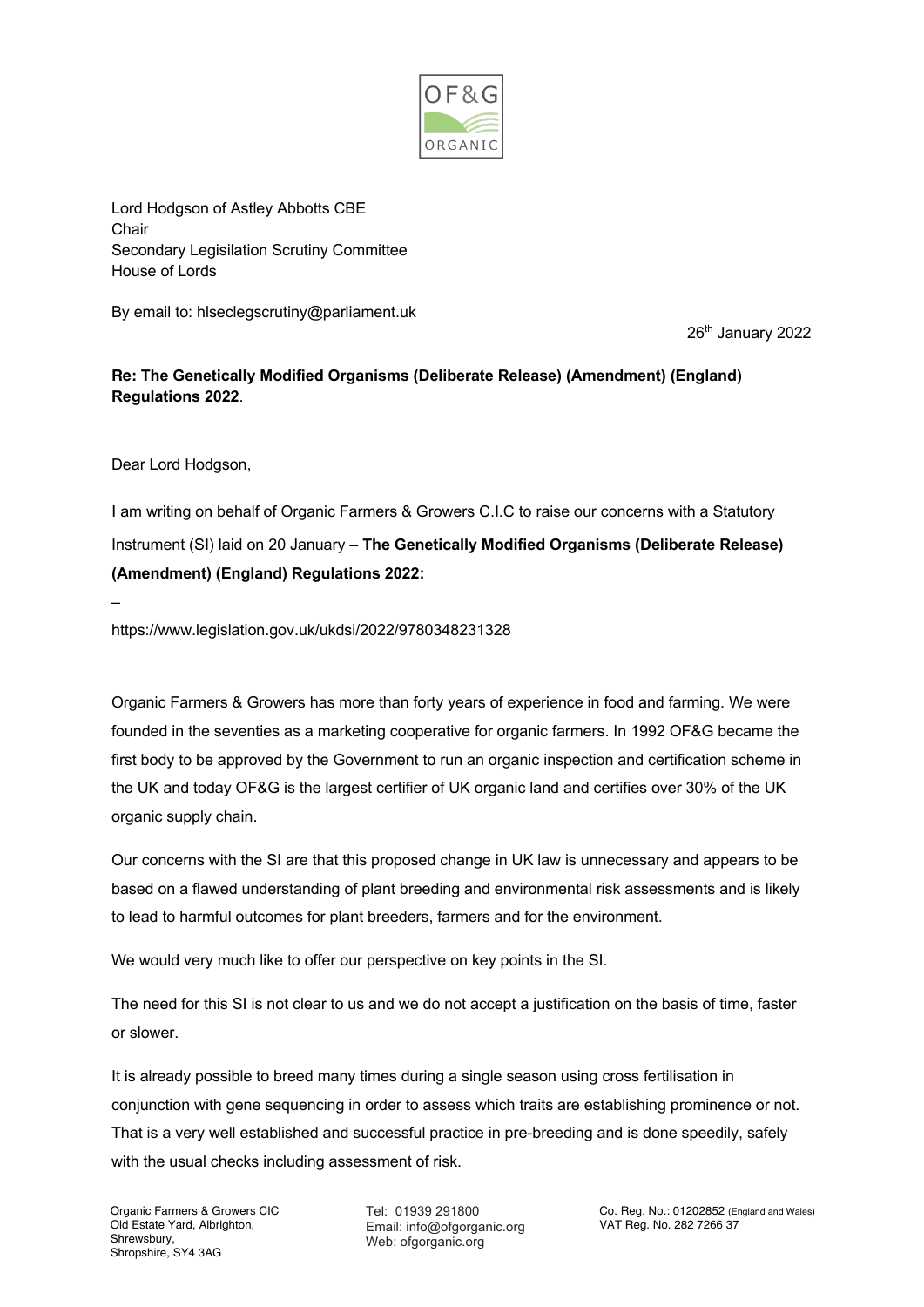

We would also very strongly contest the following:

**"qualifying higher plant" means a higher plant which is a genetically modified organism but which has not been genetically modified other than to make modifications—**

## **(a) that could have occurred naturally**

The phrase 'to occur naturally' is not one we would recognise in any way that would align with the techniques involved in altering genetic material by the invasive practice such as is used by the CRISPR tool in what is often referred to as 'genetic editing'.

We describe our concerns on this and other points in detail in our response to the Defra consultation on the regulation of genetic technologies:

https://ofgorganic.org/news/of-g-response-to-govt-consultation-on-regulation-of-genetic-technologies

This section from our response to the Defra consultation is here particularly relevant:

 $\overline{\phantom{a}}$ 

–

… we hold that any future revision to regulations in the UK should ensure that:

all forms of gene editing are subject to robust regulation and risk assessments over and above basic health and environment regulations;

all aspects and stages of gene editing processes and products in the supply chain should be transparent, monitored and clearly labelled;

that the regulatory system should be broad based in goals and structures encompassing citizen involvement, transparency, ethical considerations and societal goods and services.

We consider that the organic sector has successfully developed on the basis of an unusually high level of trust between organic farmers, growers and consumers and we will be robust in protecting this relationship.

Therefore, we are strongly opposed to any attempt to redefine any form of gene editing as non-GMO as we believe this will constitute an existential threat to the integrity of organic farming, organic products, both domestic and global markets and the relationship between organic farmers and consumers.